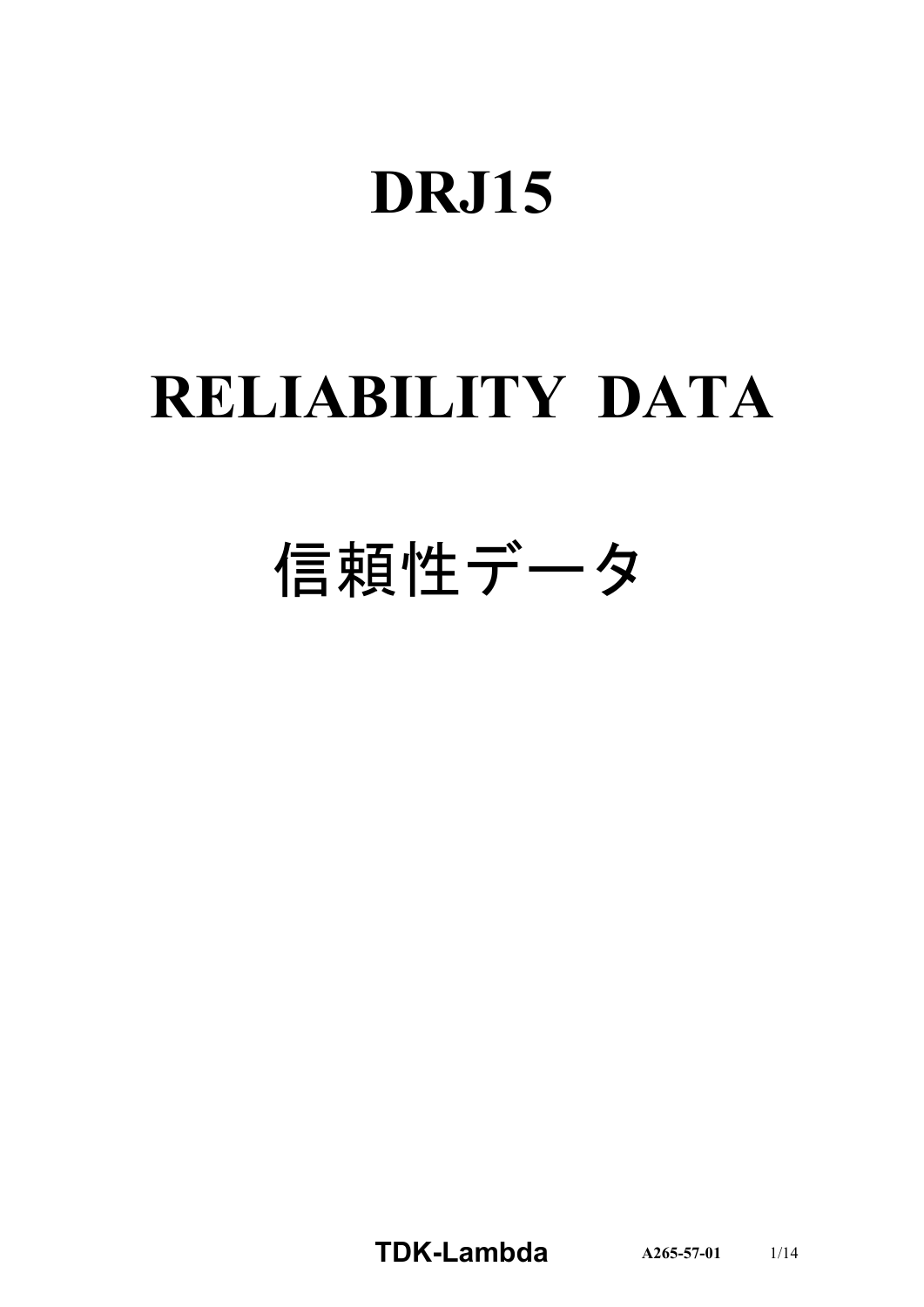## *RWS 50B600B Series* **DRJ15**

## **I N D E X**

|                                                                                | <b>PAGE</b> |
|--------------------------------------------------------------------------------|-------------|
|                                                                                |             |
| 2. 部品ディレーティング Components Derating ……………………………………4~6                            |             |
| 3. 主要部品温度上昇值 Main Components Temperature Rise △T List ···················· 7   |             |
| 4. 電解コンデンサ推定寿命計算値 Electrolytic Capacitor Lifetime ························ 8~9 |             |
| 5. アブノーマル試験 Abnormal Test ……………………………………………………10~11                            |             |
| 6. 振動試験 Vibration Test …………………………………………………………… 12                              |             |
| 7. ノイズシミュレート試験 Noise Simulate Test ………………………………………… 13                         |             |
| 8. 熱衝擊試験 Thermal Shock Test ………………………………………………… 14                             |             |

※ 試験結果は、代表データでありますが、全ての製品はほぼ同等な特性を示します。 従いまして、以下の結果は参考値とお考え願います。

Test results are typical data. Nevertheless the following results are considered to be reference data because all units have nearly the same characteristics.

評価負荷条件 Load conditions

\*入力電圧が90VAC未満の場合、下記のとおり出力ディレーティングが必要です。 Output derating is needed when input voltage is less than 90VAC.

Output voltage : 24V

| Vin         | Iout : Full load | 24V   |
|-------------|------------------|-------|
| 90 - 265VAC | 100%             | 0.63A |
| 85VAC       | 80%              | 0.5A  |

# **TDK-Lambda** 2/14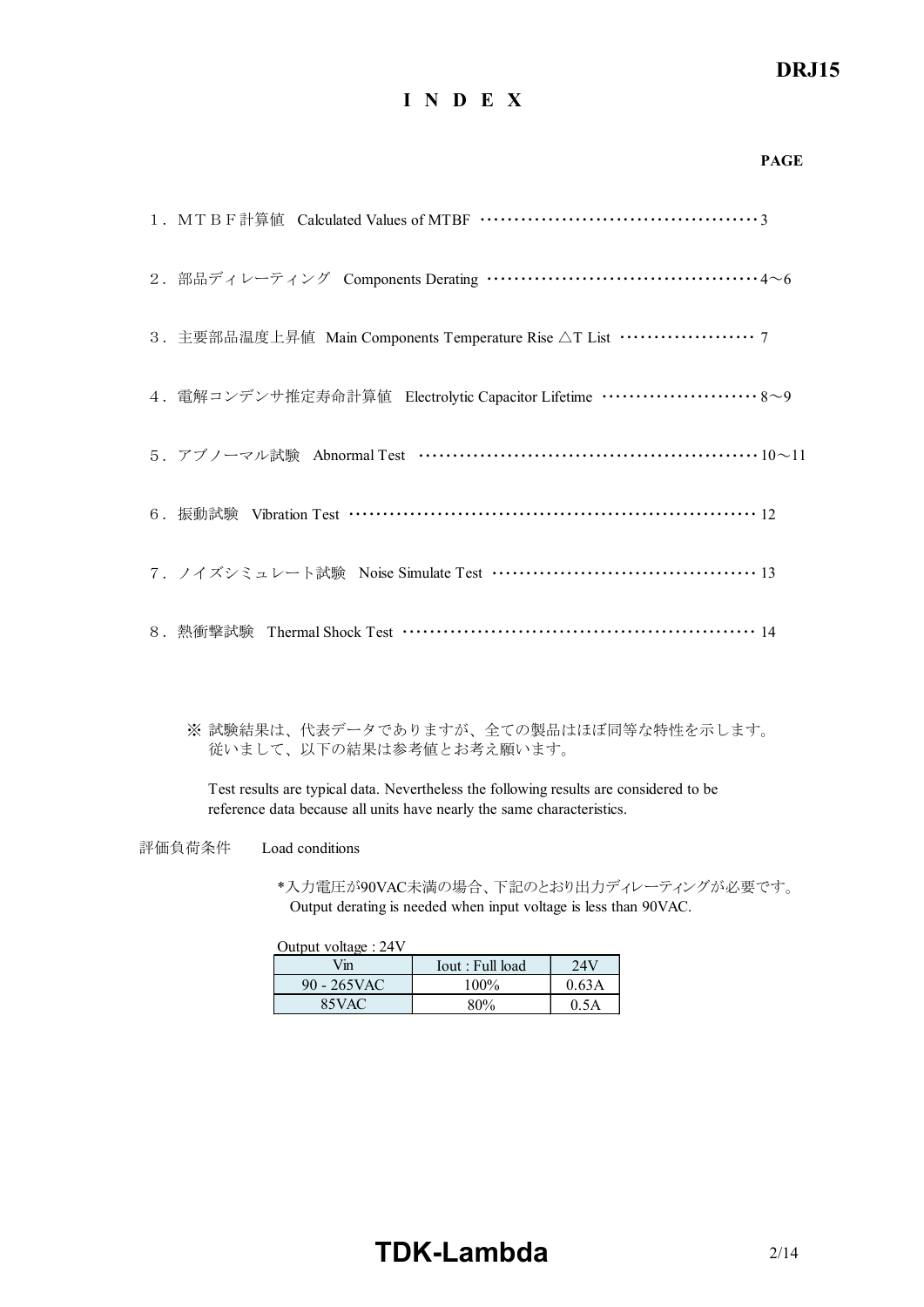# *RWS 50B600B Series* **DRJ15**

## 1.**MTBF**計算値 **Calculated Values of MTBF**

#### **MODEL** : DRJ15-24-1

#### **(1)** 算出方法 **Calculating Method**

JEITA (RCR-9102B)の部品点数法で算出されています。 それぞれの部品ごとに、部品故障率λGが与えられ、各々の点数によって決定されます。 Calculated based on part count reliability projection of JEITA (RCR-9102B). Individual failure rates  $\lambda$ G is given to each part and MTBF is calculated by the count of each part.

<算出式>

$$
MTBF = \frac{1}{\lambda_{\text{equip}}} \times 10^6 = \frac{1}{\sum_{i=1}^n n_i (\lambda_{\text{c}} \pi_{\text{c}})_i} \times 10^6
$$
 \n
$$
\text{Hil}(\text{Hours})
$$

- $\lambda$ equip : 全機器故障率 (故障数/10<sup>6</sup>時間) Total Equipment Failure Rate (Failure  $/10^6$ Hours)
	- $\lambda$ G :i番目の同属部品に対する故障率 (故障数/ $10^6$ 時間) Generic Failure Rate for The ith Generic Part (Failure  $/10^6$  Hours)
	- n<sup>i</sup> :i 番目の同属部品の個数 Quantity of ith Generic Part
	- n :異なった同属部品のカテゴリーの数 Number of Different Generic Part Categories
	- $\pi_{\Omega}$  :i 番目の同属部品に対する品質ファクタ  $(\pi_{\Omega}=1)$ Generic Quality Factor for The ith Generic Part  $(\pi_0=1)$

#### **(2) MTBF**値 **MTBF Values**

GF : 地上、固定 (Ground, Fixed)

RCR-9102B

MTBF ≒  $463,426$  時間 (Hours)

**TDK-Lambda**  $3/14$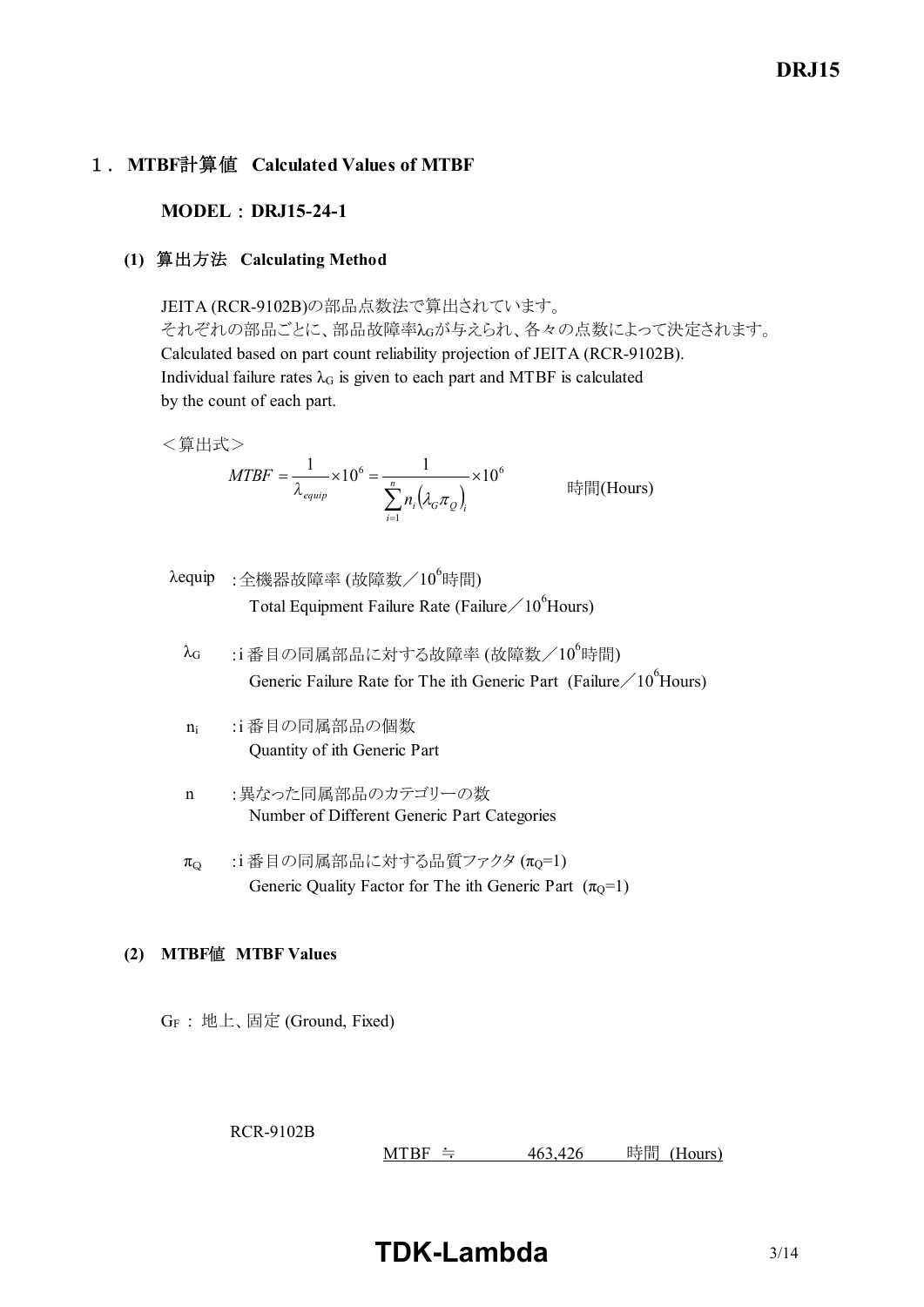## 2.部品ディレーティング **Components Derating**

#### **MODEL** : **DRJ15**

#### **(1)** 算出方法 **Calculating Method**

(a) 測定方法 Measuring method

| ·取付方法           | :標準取付 : A               | ・周囲温度                      | :55 $\mathrm{C}$ |
|-----------------|-------------------------|----------------------------|------------------|
| Mounting method | Standard mounting : $A$ | Ambient temperature        |                  |
| ・入力電圧           | : $100$ , $230$ VAC     | ・出力電圧、電流                   | : Typ., $100\%$  |
| Input voltage   |                         | Output voltage $&$ current |                  |

(b) 半導体 Semiconductors

ケース温度、消費電力、熱抵抗より使用状態の接合点温度を求め 最大定格、接合点温度との比較を求めました。

 Compared with maximum junction temperature and actual one which is calculated based on case temperature, power dissipation and thermal impedance.

(c) IC、抵抗、コンデンサ等 IC, Resistors, Capacitors, etc.

 周囲温度、使用状態、消費電力など、個々の値は設計基準内に入っています。 Ambient temperature, operating condition, power dissipation and so on are within derating criteria.

| (d)                             | 熱抵抗算出方法 Calculating method of thermal impedance<br>$\theta j - l = \frac{Tj(max) - Tl}{Pj(max)}$<br>$\theta$ j – c = $\frac{Tj(max) - Tc}{Pi(max)}$ |
|---------------------------------|-----------------------------------------------------------------------------------------------------------------------------------------------------|
| Tc                              | :ディレーティングの始まるケース温度 一般に25℃<br>Case Temperature at Start Point of Derating; 25°C in General                                                           |
| T1                              | :ディレーティングの始まるリード温度 一般に25℃<br>Lead Temperature at Start Point of Derating; 25°C in General                                                           |
|                                 | Pj(max) :最大接合点(チャネル)損失<br>(Pch(max)) Maximum Junction (channel) Dissipation                                                                         |
|                                 | Tj(max) :最大接合点(チャネル)温度<br>(Tch(max)) Maximum Junction (channel) Temperature                                                                         |
| $\theta$ j-c<br>$(\theta$ ch-c) | :接合点(チャネル)からケースまでの熱抵抗<br>Thermal Impedance between Junction (channel) and Case                                                                      |
| $\theta$ j-l<br>$(\theta$ ch-l) | :接合点(チャネル)からリードまでの熱抵抗<br>Thermal Impedance between Junction (channel) and Lead                                                                      |
| $\theta$ j-a                    | :接合点から周囲までの熱抵抗                                                                                                                                      |

Thermal Impedance between Junction and Ambient

# **TDK-Lambda**  $4/14$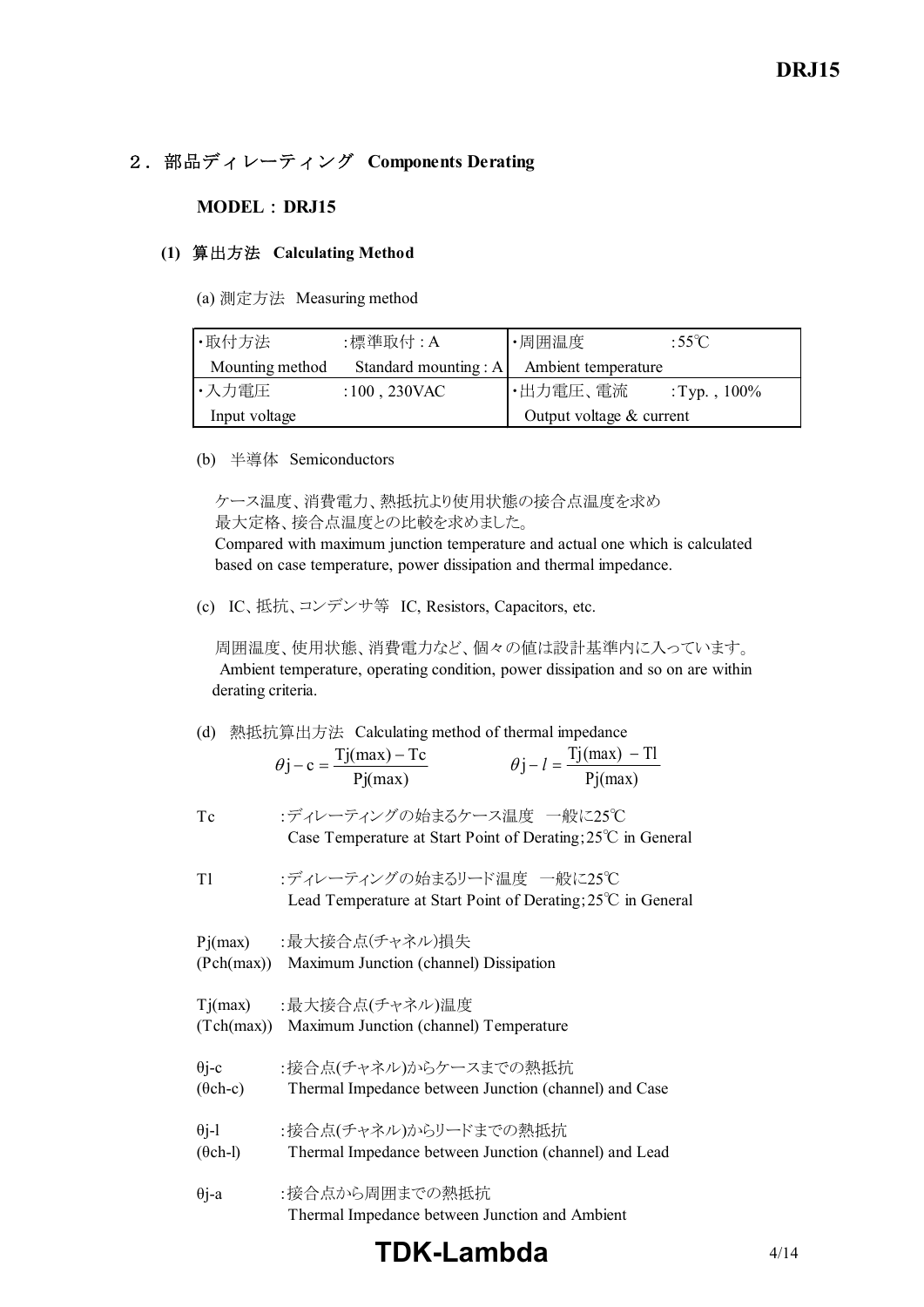MODEL : DRJ15-24-1

| 部品番号<br>Location No. |                                                     | $V$ in = 100VAC<br>$\text{Vo} = 24\text{V}$ | $Ta = 55^{\circ}C$<br>$I_0 = 0.63A$ |                |
|----------------------|-----------------------------------------------------|---------------------------------------------|-------------------------------------|----------------|
| A1                   | Tch (max) = $150^{\circ}$ C                         | $\theta$ ch-c = 7.4 °C/W                    |                                     |                |
| ICE3A2065ELJ         | $Pch = 0.30 W$                                      | $\Delta Tc = 27.3$ °C                       |                                     | $Tc = 82.3 °C$ |
| <b>INFINEON</b>      | Tch = Tc + (( $\theta$ ch-c) × Pch) = 84.5 °C       |                                             |                                     |                |
|                      | $D.F. = 56.3 \%$                                    |                                             |                                     |                |
| D1                   | T <sub>1</sub> (max) = $150^{\circ}$ C              | $\theta$ j-l = 15.0 °C/W                    |                                     |                |
| DF06M                | $P_1 = 0.68$ W                                      | $\Delta T = 16.3$ °C                        |                                     | $T = 71.3 °C$  |
| <b>LITE ON</b>       | $Tj = Tl + ((\theta j - l) \times Pj) = 81.5$ °C    |                                             |                                     |                |
|                      | $D.F. = 54.3 \%$                                    |                                             |                                     |                |
| D51                  | T <sub>1</sub> (max) = 150 °C                       | $\theta$ j-c = 3.5 °C/W                     |                                     |                |
| YG902C2R             | $Pi = 0.44$ W                                       | $\Delta Tc = 36.4$ °C                       |                                     | $Tc = 91.4 °C$ |
| <b>FUJI ELECTRIC</b> | $Tj = Tc + ((\theta j - c) \times Pj) = 92.9$ °C    |                                             |                                     |                |
|                      | D.F. = $61.9 \%$                                    |                                             |                                     |                |
| D101                 | Tj (max) = $150^{\circ}$ C                          | $\theta$ j-l = 23 °C/W                      |                                     |                |
| D1F60                | $P_1 = 22.9$ mW                                     | $\Delta T = 26.9$ °C                        |                                     | $T = 81.9$ °C  |
| <b>SHINDENGEN</b>    | $T_1 = T_1 + ((\theta_1 - 1) \times P_1) = 82.4$ °C |                                             |                                     |                |
|                      | D.F. = $54.3 \%$                                    |                                             |                                     |                |
| D102                 | T <sub>1</sub> (max) = 150 °C                       | $\theta$ j-a = 130 °C/W                     |                                     |                |
| CRH01                | $Pi = 27.8$ mW                                      | $\Delta$ Ta = 15.3 °C                       |                                     | Ta = 70.3 °C   |
| <b>TOSHIBA</b>       | $Tj = Ta + ((\theta j - a) \times Pj) = 73.9$ °C    |                                             |                                     |                |
|                      | D.F. = 49.3 $%$                                     |                                             |                                     |                |
| PC102                | T <sub>1</sub> (max) = 125 °C                       | $\theta$ j-c = 250 °C/W                     |                                     |                |
| <b>TLP291(SE</b>     | $Pi = 1.76$ mW                                      | $\Delta Tc = 22.8 \text{ °C}$               |                                     | $Tc = 77.8 °C$ |
| (LED)                | $Tj = Tc + ((\theta j - c) \times Pj) = 78.2$ °C    |                                             |                                     |                |
| <b>TOSHIBA</b>       | D.F. = $62.6\%$                                     |                                             |                                     |                |
| PC102                | T <sub>1</sub> (max) = 125 °C                       | $\theta$ j-c = 250 °C/W                     |                                     |                |
| <b>TLP291(SE</b>     | $P_1 = 18.8$ mW                                     | $\Delta Tc = 22.8 \text{ °C}$               |                                     | $Tc = 77.8 °C$ |
| (TRANSISTOR)         | $Tj = Tc + ((\theta j - c) \times Pj) = 82.5$ °C    |                                             |                                     |                |
| <b>TOSHIBA</b>       | D.F. = $66.0\%$                                     |                                             |                                     |                |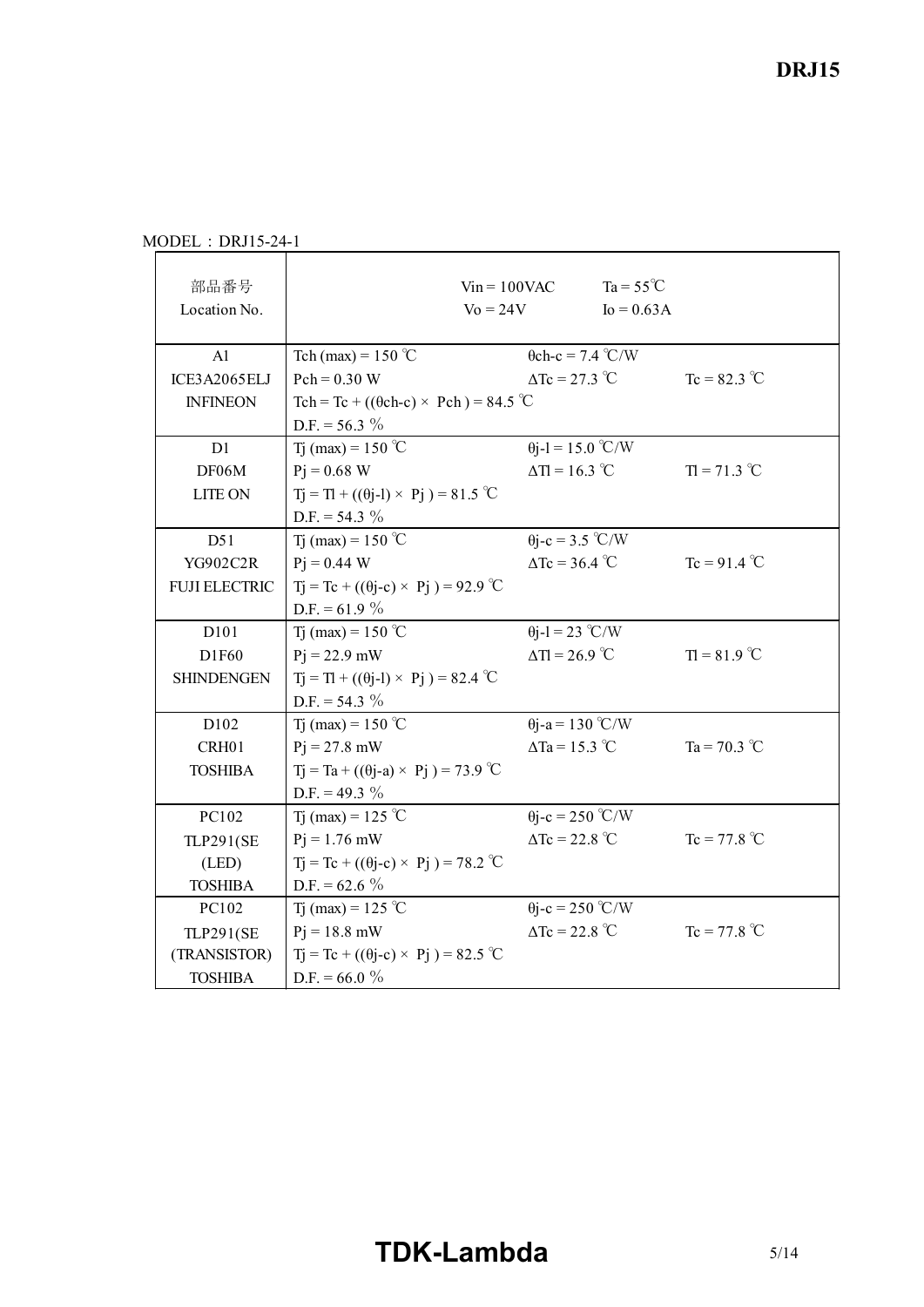|  |  |  | $MODEL : DRJ15-24-1$ |
|--|--|--|----------------------|
|--|--|--|----------------------|

| 部品番号<br>Location No. |                                                  | $V$ in = 230VAC<br>$\mathrm{Vo} = 24\mathrm{V}$ | $Ta = 55^{\circ}C$<br>$I_0 = 0.63A$ |                     |
|----------------------|--------------------------------------------------|-------------------------------------------------|-------------------------------------|---------------------|
| A1                   | Tch (max) = $150^{\circ}$ C                      | $\theta$ ch-c = 7.4 °C/W                        |                                     |                     |
| ICE3A2065ELJ         | $Pch = 0.68 W$                                   | $\Delta$ Tc = 46.3 °C                           |                                     | $Tc = 101.3 °C$     |
| <b>INFINEON</b>      | Tch = Tc + (( $\theta$ ch-c) × Pch) = 106.3 °C   |                                                 |                                     |                     |
|                      | $D.F. = 70.9 \%$                                 |                                                 |                                     |                     |
| D1                   | Tj (max) = $150^{\circ}$ C                       | $\theta$ j-l = 15.0 °C/W                        |                                     |                     |
| DF06M                | $Pj = 0.39 W$                                    | $\Delta T = 10.9$ °C                            |                                     | $T = 65.9^{\circ}C$ |
| <b>LITE ON</b>       | $Tj = Tl + ((\theta j - l) \times Pj) = 71.8$ °C |                                                 |                                     |                     |
|                      | D.F. = 47.9 $%$                                  |                                                 |                                     |                     |
| D51                  | T <sub>1</sub> (max) = $150^{\circ}$ C           | $\theta$ j-c = 3.5 °C/W                         |                                     |                     |
| YG902C2R             | $Pi = 0.44$ W                                    | $\Delta Tc = 39.4$ °C                           |                                     | $Tc = 94.4 °C$      |
| <b>FUJI ELECTRIC</b> | $Tj = Tc + ((\theta j - c) \times Pj) = 95.9$ °C |                                                 |                                     |                     |
|                      | D.F. = $63.9 \%$                                 |                                                 |                                     |                     |
| D101                 | Tj (max) = $150^{\circ}$ C                       | $\theta$ j-l = 23 °C/W                          |                                     |                     |
| D1F60                | $Pj = 32.5$ mW                                   | $\Delta T = 33.2$ °C                            |                                     | $T = 88.2 °C$       |
| <b>SHINDENGEN</b>    | $Tj = TI + ((\theta j - 1) \times Pj) = 88.9$ °C |                                                 |                                     |                     |
|                      | D.F. = $59.3 \%$                                 |                                                 |                                     |                     |
| D102                 | Tj (max) = 150 °C                                | $\theta$ j-a = 130 °C/W                         |                                     |                     |
| CRH01                | $P_1 = 27.8$ mW                                  | $\Delta$ Ta = 20.2 °C                           |                                     | Ta = $75.2$ °C      |
| <b>TOSHIBA</b>       | $Tj = Ta + ((\theta j - a) \times Pj) = 78.8$ °C |                                                 |                                     |                     |
|                      | $D.F. = 52.5 \%$                                 |                                                 |                                     |                     |
| PC102                | Tj (max) = 125 °C                                | $\theta$ j-c = 250 °C/W                         |                                     |                     |
| <b>TLP291(SE</b>     | $Pi = 1.76$ mW                                   | $\Delta Tc = 28.0$ °C                           |                                     | $Tc = 83.0 °C$      |
| (LED)                | $Tj = Tc + ((\theta j - c) \times Pj) = 83.4$ °C |                                                 |                                     |                     |
| <b>TOSHIBA</b>       | $D.F. = 66.7 \%$                                 |                                                 |                                     |                     |
| PC102                | Tj (max) = 125 °C                                | $\theta$ j-c = 250 °C/W                         |                                     |                     |
| <b>TLP291(SE</b>     | $Pj = 18.8$ mW                                   | $\Delta Tc = 28.0$ °C                           |                                     | $Tc = 83.0 °C$      |
| (TRANSISTOR)         | $Tj = Tc + ((\theta j - c) \times Pj) = 87.7$ °C |                                                 |                                     |                     |
| <b>TOSHIBA</b>       | $D.F. = 70.2 \%$                                 |                                                 |                                     |                     |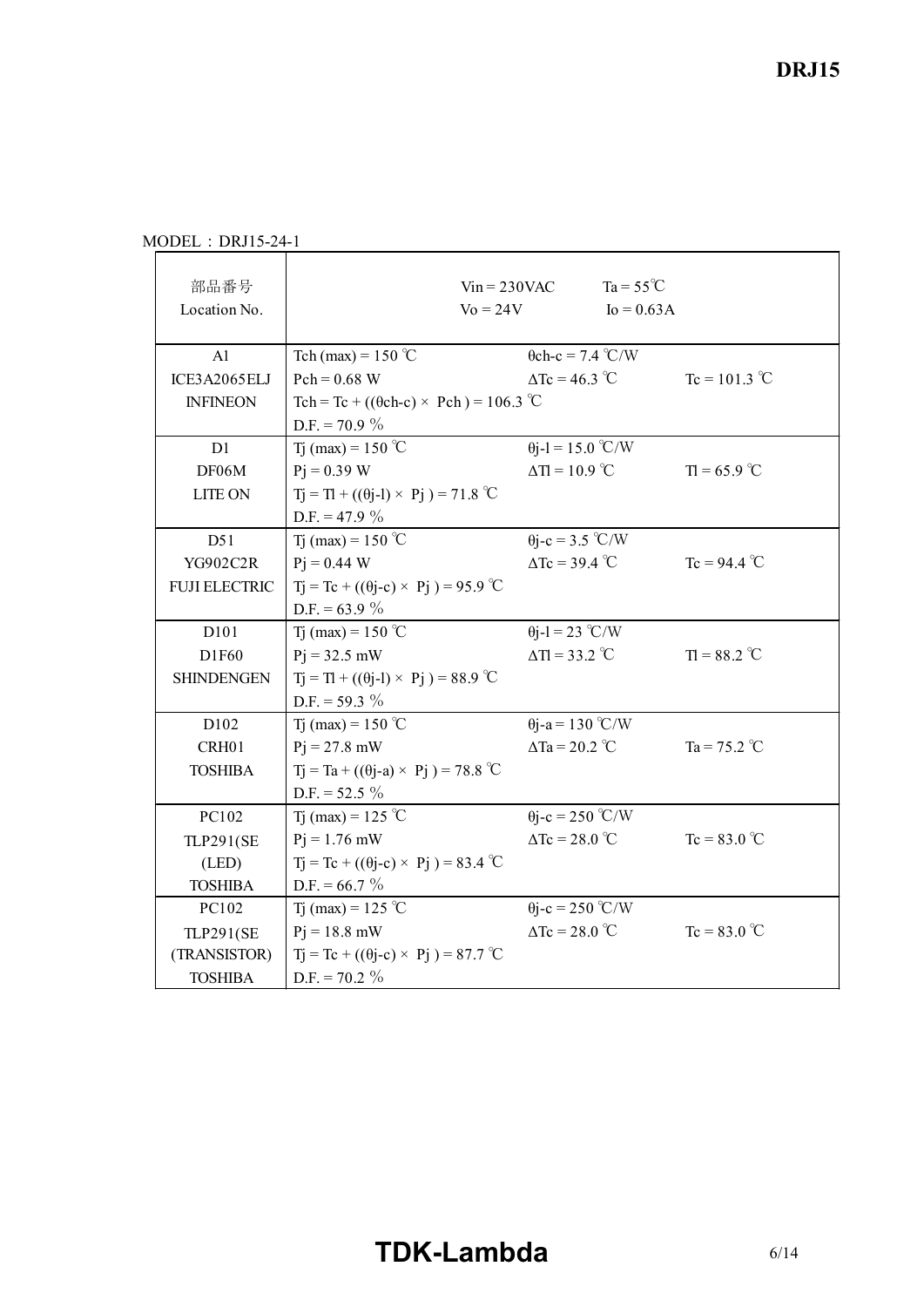# 3.主要部品温度上昇値 **Main Components Temperature Rise** △**T List**

#### **MODEL : DRJ15-24-1**

## **(1)** 測定条件 **Measuring Conditions**

|                                    |            | Mounting A                                               |                            | Mounting B                                              |
|------------------------------------|------------|----------------------------------------------------------|----------------------------|---------------------------------------------------------|
| 取付方法<br>Mounting Method            | +∨ –∨<br>О | $\leftarrow$ OUTPUT                                      |                            | $\leftarrow$ INPUT<br>Ν                                 |
| (標準取付:A)<br>(Standard Mounting: A) | 888888888  | $\circ$<br>DIN<br>¬<br><b>RAIL</b><br>$\leftarrow$ INPUT | $\circ$<br>$\circ$<br>mmmm | DIN<br><b>RAIL</b><br>∩<br>A- A+<br>$\leftarrow$ OUTPUT |
| 入力電圧 Vin                           |            |                                                          |                            |                                                         |
| Input Voltage                      | 100VAC     | 230VAC                                                   | 100VAC                     | 230VAC                                                  |
| 出力電圧 Vo                            |            |                                                          |                            |                                                         |
| Output Voltage                     |            |                                                          | 24VDC                      |                                                         |
| 出力電流 Io                            |            |                                                          |                            |                                                         |
| <b>Output Current</b>              |            | $0.63A(100\%)$                                           |                            |                                                         |

## **(2)** 測定結果 **Measuring Results**

|                  |                        |                |                    | $\Delta T$ Temperature Rise (°C) |             |  |  |  |  |  |  |
|------------------|------------------------|----------------|--------------------|----------------------------------|-------------|--|--|--|--|--|--|
|                  | 出力ディレーティング             | $I_0 = 100 \%$ |                    |                                  |             |  |  |  |  |  |  |
|                  | <b>Output Derating</b> |                | $Ta = 55^{\circ}C$ | Ta= $45^{\circ}$ C               |             |  |  |  |  |  |  |
| 部品番号             | 部品名                    |                | 取付方向: Mounting A   | 取付方向: Mounting B                 |             |  |  |  |  |  |  |
| Location No.     | Part name              | $Vin$ : 100VAC | Vin: 230VAC        | Vin: 100VAC                      | Vin: 230VAC |  |  |  |  |  |  |
| A <sub>1</sub>   | <b>IPD</b>             | 27.3           | 46.3               | 24.2                             | 43.1        |  |  |  |  |  |  |
| D1               | <b>BRIDGE DIODE</b>    | 16.3           | 10.9               | 21.3                             | 17.4        |  |  |  |  |  |  |
| D51              | <b>DIODE</b>           | 36.4           | 39.4               | 32.3                             | 34.6        |  |  |  |  |  |  |
| D <sub>101</sub> | <b>DIODE</b>           | 26.9           | 33.2               | 26.5                             | 33.3        |  |  |  |  |  |  |
| D <sub>102</sub> | <b>DIODE</b>           | 15.3           | 20.2               | 18.5                             | 23.8        |  |  |  |  |  |  |
| PC102            | PHOTO COUPLER          | 22.8           | 28.0               | 17.9                             | 19.6        |  |  |  |  |  |  |
| T <sub>1</sub>   | <b>TRANS</b>           | 26.8           | 30.0               | 26.5                             | 31.5        |  |  |  |  |  |  |
| L1               | <b>BALUN COIL</b>      | 14.2           | 7.6                | 20.2                             | 15.2        |  |  |  |  |  |  |
| L51              | <b>CHOKE COIL</b>      | 14.6           | 15.4               | 13.7                             | 14.5        |  |  |  |  |  |  |
| C <sub>5</sub>   | E.CAP.                 | 12.4           | 11.2               | 14.9                             | 15.9        |  |  |  |  |  |  |
| C6               | E.CAP.                 | 19.0           | 26.5               | 14.2                             | 20.3        |  |  |  |  |  |  |
| C52              | E.CAP.                 | 19.4           | 20.9               | 18.4                             | 20.2        |  |  |  |  |  |  |
| C71              | E.CAP.                 | 10.2           | 10.3               | 9.8                              | 10.2        |  |  |  |  |  |  |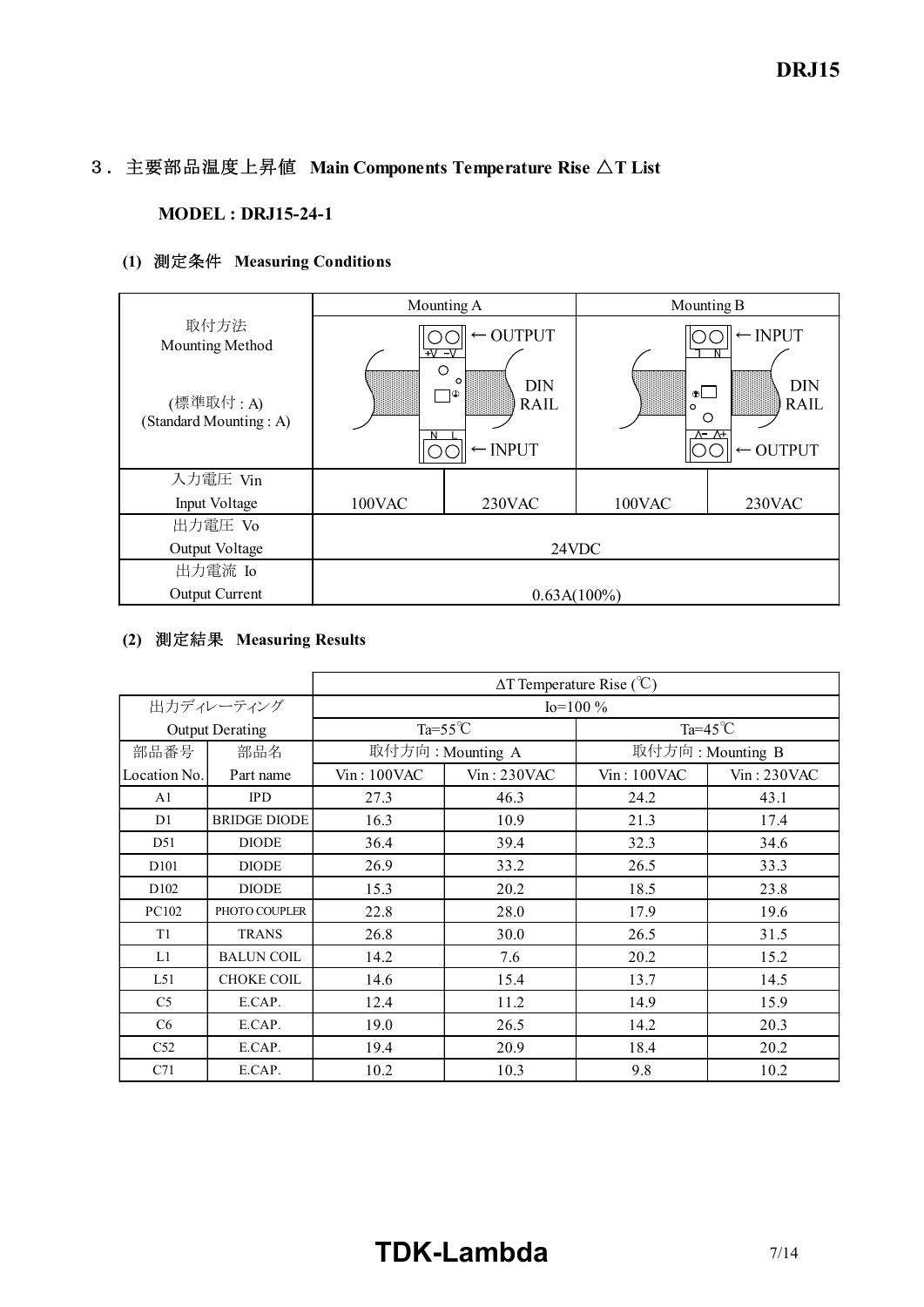4.電解コンデンサ推定寿命計算値 **Electrolytic Capacitor Lifetime**

#### **MODEL**: DRJ15-24-1



上記推定寿命は、弊社計算方法により算出した値であり、封口ゴムの劣化等の影響を含めておりません。 The lifetime is calculated based on our method and doesn't include the seal rubber degradation effect etc. 電解コンデンサの寿命は15年が上限となります。

The upper limit of the Electolytic Capacitors lifetime are 15 years.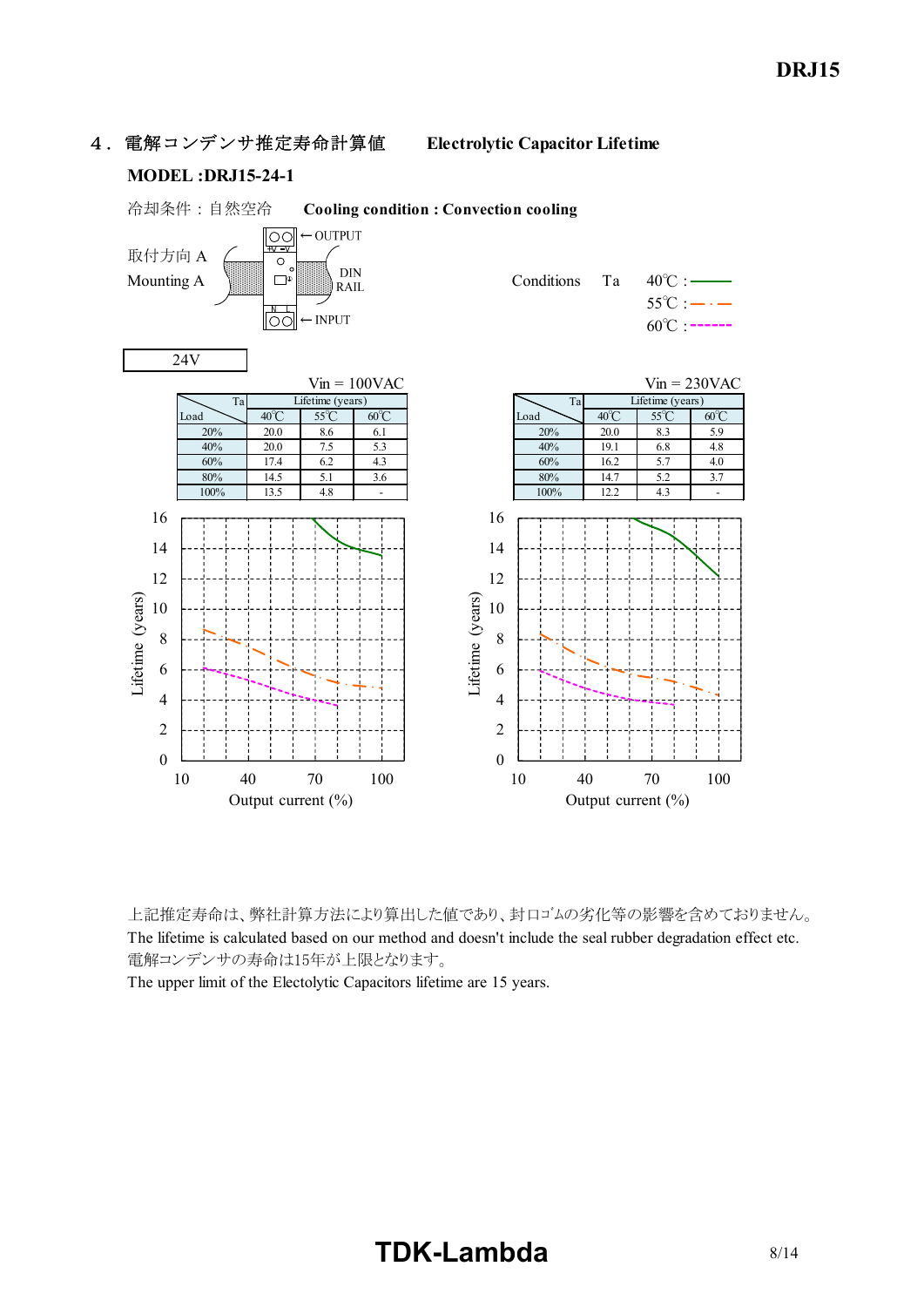

**MODEL**: DRJ15-24-1

上記推定寿命は、弊社計算方法により算出した値であり、封口ゴムの劣化等の影響を含めておりません。 The lifetime is calculated based on our method and doesn't include the seal rubber degradation effect etc. 電解コンデンサの寿命は15年が上限となります。

The upper limit of the Electolytic Capacitors lifetime are 15 years.

# **TDK-Lambda** 9/14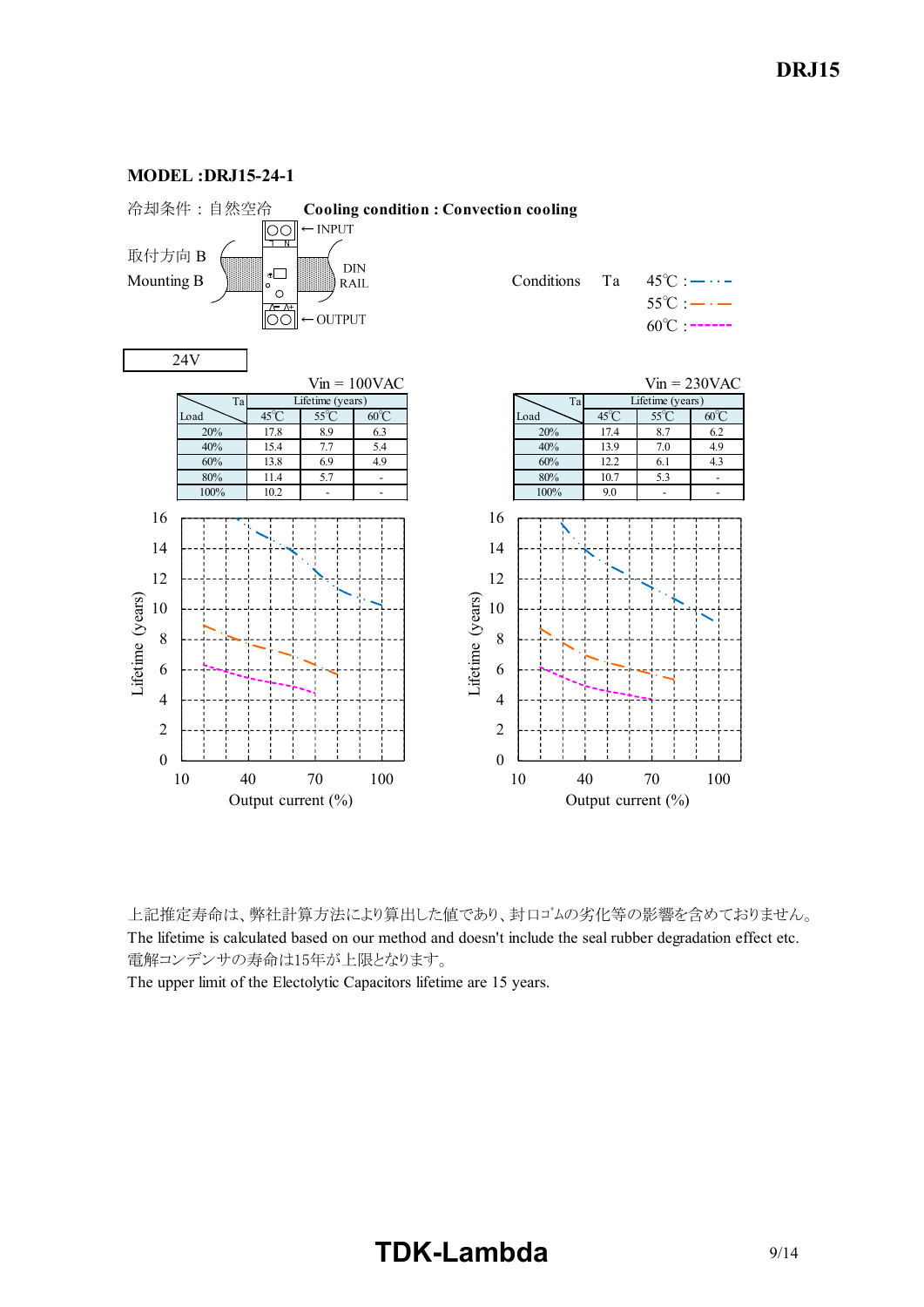### 5.アブノーマル試験 **Abnormal Test**

#### **MODEL** : DRJ15-24-1

## **(1)** 試験条件 **Test Conditions**

Input :  $230\text{VAC}$  Output :  $24\text{V}$ ,  $0.63\text{A}$  Ta :  $25\text{°C}$ 

#### **(2)** 試験結果 **Test Results**

|                         |                 |                         |                          |                                                                                   |                       |             |             |             |           |             |                                                                                                                                                                                                                                                                                                                                                                                                                                                                                                                             |                                        |                                   |             |                   |                         | (Da: Damaged)        |
|-------------------------|-----------------|-------------------------|--------------------------|-----------------------------------------------------------------------------------|-----------------------|-------------|-------------|-------------|-----------|-------------|-----------------------------------------------------------------------------------------------------------------------------------------------------------------------------------------------------------------------------------------------------------------------------------------------------------------------------------------------------------------------------------------------------------------------------------------------------------------------------------------------------------------------------|----------------------------------------|-----------------------------------|-------------|-------------------|-------------------------|----------------------|
|                         |                 | Test position           |                          | Test<br>mode                                                                      | Test result           |             |             |             |           |             |                                                                                                                                                                                                                                                                                                                                                                                                                                                                                                                             |                                        |                                   |             |                   |                         |                      |
|                         |                 |                         |                          |                                                                                   | $\rm{a}$              | $\mathbf b$ | $\mathbf c$ | $\mathbf d$ | ${\rm e}$ | $\mathbf f$ | g                                                                                                                                                                                                                                                                                                                                                                                                                                                                                                                           | $\boldsymbol{h}$                       | $\rm i$                           |             | $\bf k$           | 1                       |                      |
| No.                     | 部品No.           | 試験端子                    | シ<br>$\Xi$<br>$\vdash$   | 才<br>$\overline{\phantom{a}}$<br>$\overline{\mathcal{I}}^{\circ}$<br>$\mathcal V$ | 発<br>火                | 発<br>煙      | 破<br>裂      | 異<br>臭      | 赤<br>熱    | 破<br>損      | ヒ<br>$\mathfrak{\text{I}}% \qquad \qquad \mathfrak{\text{I}}% \qquad \qquad \mathfrak{\text{I}}% \qquad \qquad \mathfrak{\text{I}}% \qquad \qquad \mathfrak{\text{I}}% \qquad \qquad \mathfrak{\text{I}}% \qquad \qquad \mathfrak{\text{I}}% \qquad \qquad \mathfrak{\text{I}}% \qquad \qquad \mathfrak{\text{I}}% \qquad \qquad \mathfrak{\text{I}}% \qquad \qquad \mathfrak{\text{I}}% \qquad \qquad \mathfrak{\text{I}}% \qquad \qquad \mathfrak{\text{I}}% \qquad \qquad \mathfrak{\text{I}}% \q$<br>$\Big\}$<br>ズ<br>断 | $\bigcirc$<br>$\bar{V}$<br>$\mathbf P$ | $\circ$<br>$\mathbf C$<br>$\rm P$ | 出<br>力<br>断 | 変<br>化な<br>$\cup$ | そ<br>$\mathcal{O}$<br>他 | 記事                   |
|                         | Location<br>No. | Test<br>point           | Short                    | Open                                                                              | $\operatorname{Fire}$ | Smoke       | Burst       | Smell       | Red hot   | Damaged     | Fuse blown                                                                                                                                                                                                                                                                                                                                                                                                                                                                                                                  |                                        |                                   | No output   | No change         | Others                  | Note                 |
| $\mathbf{1}$            | A1              | $1 - 2$                 | $\bigcirc$               |                                                                                   |                       |             |             |             |           |             |                                                                                                                                                                                                                                                                                                                                                                                                                                                                                                                             |                                        |                                   | $\bigcirc$  |                   |                         |                      |
| $\overline{c}$          |                 | $1 - 3$                 | $\bigcirc$               |                                                                                   |                       |             |             |             |           |             |                                                                                                                                                                                                                                                                                                                                                                                                                                                                                                                             |                                        |                                   |             | $\bigcirc$        |                         |                      |
| $\overline{\mathbf{3}}$ |                 | $1-4, 1-5$              | $\bigcirc$               |                                                                                   |                       |             |             |             |           | $\bigcirc$  | $\bigcirc$                                                                                                                                                                                                                                                                                                                                                                                                                                                                                                                  |                                        |                                   | $\bigcirc$  |                   |                         | Da: F1, D1, A1, Z101 |
| $\overline{4}$          |                 | $1-6$                   | $\bigcirc$               |                                                                                   |                       |             |             |             |           |             |                                                                                                                                                                                                                                                                                                                                                                                                                                                                                                                             |                                        |                                   |             | $\bigcirc$        |                         |                      |
| $\overline{5}$          |                 | $1 - 7$                 | $\bigcirc$               |                                                                                   |                       |             |             |             |           | O           |                                                                                                                                                                                                                                                                                                                                                                                                                                                                                                                             |                                        |                                   | $\bigcirc$  |                   |                         | Da: A1               |
| $\overline{6}$          |                 | $1 - 8$                 | $\bigcirc$               |                                                                                   |                       |             |             |             |           |             |                                                                                                                                                                                                                                                                                                                                                                                                                                                                                                                             |                                        |                                   | $\bigcirc$  |                   |                         |                      |
| $\boldsymbol{7}$        |                 | $2 - 3$                 | $\bigcirc$               |                                                                                   |                       |             |             |             |           |             |                                                                                                                                                                                                                                                                                                                                                                                                                                                                                                                             |                                        |                                   | $\bigcirc$  |                   |                         |                      |
| $\,8\,$                 |                 | $2-4, 2-5$              | $\bigcirc$               |                                                                                   |                       |             |             |             |           | O           | O                                                                                                                                                                                                                                                                                                                                                                                                                                                                                                                           |                                        |                                   | $\bigcirc$  |                   |                         | Da: F1, D1, A1, Z102 |
| 9                       |                 | $2 - 6$                 | $\bigcirc$               |                                                                                   |                       |             |             |             |           |             |                                                                                                                                                                                                                                                                                                                                                                                                                                                                                                                             |                                        |                                   |             | $\bigcirc$        |                         |                      |
| $10\,$                  |                 | $2 - 7$                 | $\bigcirc$               |                                                                                   |                       |             |             |             |           |             |                                                                                                                                                                                                                                                                                                                                                                                                                                                                                                                             |                                        |                                   | $\bigcirc$  |                   |                         |                      |
| 11                      |                 | $2 - 8$                 | $\bigcirc$               |                                                                                   |                       |             |             |             |           |             |                                                                                                                                                                                                                                                                                                                                                                                                                                                                                                                             |                                        |                                   | $\bigcirc$  |                   |                         |                      |
| 12                      |                 | $3-4, 3-5$              | $\bigcirc$               |                                                                                   |                       |             |             |             |           | $\bigcirc$  | $\bigcirc$                                                                                                                                                                                                                                                                                                                                                                                                                                                                                                                  |                                        |                                   | $\bigcirc$  |                   |                         | Da: F1, D1, A1, Z103 |
| 13<br>14                |                 | $3 - 6$<br>$3 - 7$      | $\bigcirc$<br>$\bigcirc$ |                                                                                   |                       |             |             |             |           |             |                                                                                                                                                                                                                                                                                                                                                                                                                                                                                                                             |                                        |                                   |             | $\bigcirc$        |                         |                      |
| 15                      |                 | $3 - 8$                 | $\bigcirc$               |                                                                                   |                       |             |             |             |           |             |                                                                                                                                                                                                                                                                                                                                                                                                                                                                                                                             |                                        |                                   | $\bigcirc$  | $\bigcirc$        |                         |                      |
| 16                      |                 | $4 - 5$                 | $\bigcirc$               |                                                                                   |                       |             |             |             |           |             |                                                                                                                                                                                                                                                                                                                                                                                                                                                                                                                             |                                        |                                   |             | $\bigcirc$        |                         |                      |
| 17                      |                 | $4-6, 5-6$              | $\bigcirc$               |                                                                                   |                       |             |             |             |           |             |                                                                                                                                                                                                                                                                                                                                                                                                                                                                                                                             |                                        |                                   |             | $\bigcirc$        |                         |                      |
| $18\,$                  |                 | $4-7, 5-7$              | $\bigcirc$               |                                                                                   |                       |             |             |             |           | $\bigcirc$  | $\bigcirc$                                                                                                                                                                                                                                                                                                                                                                                                                                                                                                                  |                                        |                                   | $\bigcirc$  |                   |                         | Da: F1, D1, A1, Z104 |
| $\overline{19}$         |                 | $4-8, 5-8$              | $\bigcirc$               |                                                                                   |                       |             |             |             |           | $\bigcirc$  | $\overline{\bigcirc}$                                                                                                                                                                                                                                                                                                                                                                                                                                                                                                       |                                        |                                   | $\bigcirc$  |                   |                         | Da: F1, D1           |
| $20\,$                  |                 | $6 - 7$                 | $\bigcirc$               |                                                                                   |                       |             |             |             |           |             |                                                                                                                                                                                                                                                                                                                                                                                                                                                                                                                             |                                        |                                   |             | $\bigcirc$        |                         |                      |
| 21                      |                 | $6 - 8$                 | $\bigcirc$               |                                                                                   |                       |             |             |             |           |             |                                                                                                                                                                                                                                                                                                                                                                                                                                                                                                                             |                                        |                                   |             | $\bigcirc$        |                         |                      |
| 22                      |                 | $7 - 8$                 | $\bigcirc$               |                                                                                   |                       |             |             |             |           |             |                                                                                                                                                                                                                                                                                                                                                                                                                                                                                                                             |                                        |                                   | $\bigcirc$  |                   |                         |                      |
| 23                      |                 | $\mathbf{1}$            |                          | $\bigcirc$                                                                        |                       |             |             |             |           |             |                                                                                                                                                                                                                                                                                                                                                                                                                                                                                                                             |                                        |                                   |             | $\bigcirc$        |                         |                      |
| $24\,$                  |                 | $\boldsymbol{2}$        |                          | $\bigcirc$                                                                        |                       |             |             |             |           |             |                                                                                                                                                                                                                                                                                                                                                                                                                                                                                                                             | O                                      |                                   | $\bigcirc$  |                   |                         |                      |
| 25                      |                 | $\overline{\mathbf{3}}$ |                          | $\bigcirc$                                                                        |                       |             |             |             |           | $\bigcirc$  |                                                                                                                                                                                                                                                                                                                                                                                                                                                                                                                             |                                        |                                   | $\bigcirc$  |                   |                         | Da: A1               |
| 26                      |                 | $\overline{4}$          |                          | $\bigcirc$                                                                        |                       |             |             |             |           |             |                                                                                                                                                                                                                                                                                                                                                                                                                                                                                                                             |                                        |                                   |             | $\bigcirc$        |                         |                      |
| $27\,$                  |                 | 5                       |                          | $\bigcirc$                                                                        |                       |             |             |             |           |             |                                                                                                                                                                                                                                                                                                                                                                                                                                                                                                                             |                                        |                                   |             | $\bigcirc$        |                         |                      |
| 28                      |                 | 6                       |                          | $\overline{O}$                                                                    |                       |             |             |             |           |             |                                                                                                                                                                                                                                                                                                                                                                                                                                                                                                                             |                                        |                                   |             | $\bigcirc$        |                         |                      |
| 29                      |                 | $\overline{7}$          |                          | $\overline{O}$                                                                    |                       |             |             |             |           |             |                                                                                                                                                                                                                                                                                                                                                                                                                                                                                                                             |                                        |                                   | $\bigcirc$  |                   |                         |                      |
| 30                      |                 | $\,$ $\,$               |                          | $\bigcirc$                                                                        |                       |             |             |             |           |             |                                                                                                                                                                                                                                                                                                                                                                                                                                                                                                                             |                                        |                                   | $\bigcirc$  |                   |                         |                      |

# **TDK-Lambda** 10/14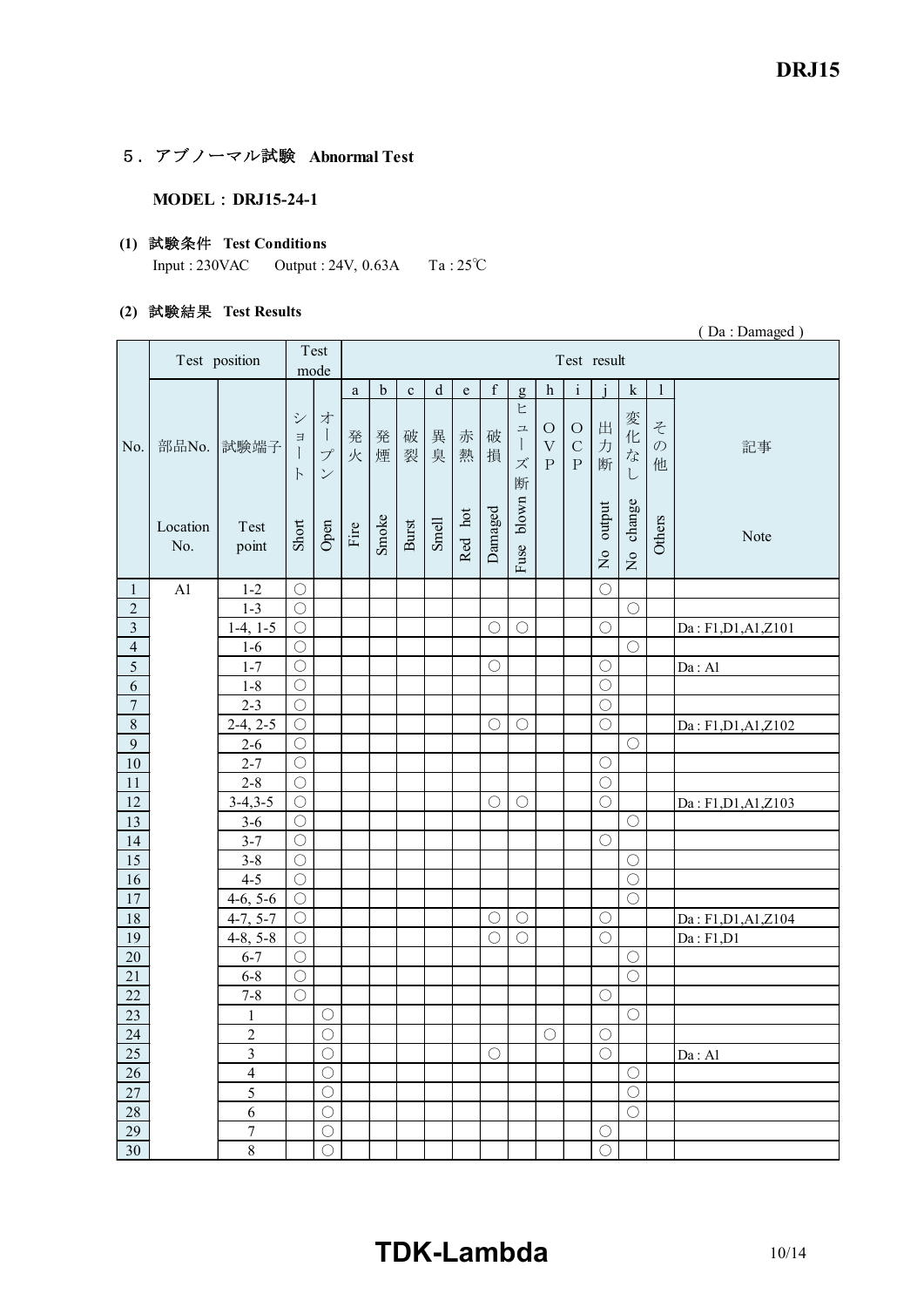*RWS 50B600B Series* **DRJ15**

|                 |                 |                                |                               |                                                                                                   | (Da: Damaged) |             |             |             |         |             |                                   |                                        |                                             |             |                               |                         |                                   |
|-----------------|-----------------|--------------------------------|-------------------------------|---------------------------------------------------------------------------------------------------|---------------|-------------|-------------|-------------|---------|-------------|-----------------------------------|----------------------------------------|---------------------------------------------|-------------|-------------------------------|-------------------------|-----------------------------------|
|                 |                 | Test position                  |                               | Test                                                                                              |               |             |             |             |         |             |                                   |                                        | Test result                                 |             |                               |                         |                                   |
|                 |                 |                                |                               | mode                                                                                              |               |             |             |             |         |             |                                   |                                        |                                             |             |                               |                         |                                   |
|                 |                 |                                |                               |                                                                                                   | a             | $\mathbf b$ | $\mathbf c$ | $\mathbf d$ | $\rm e$ | $\mathbf f$ | $\mathbf{g}$                      | $\,h$                                  | $\rm i$                                     |             | ${\bf k}$                     | $\mathbf{1}$            |                                   |
| No.             | 部品No.           | 試験端子                           | $\ddot{\checkmark}$<br>彐<br>ト | 才<br>$\begin{array}{c} \hline \end{array}$<br>$\mathcal{I}^{\circ}$<br>$\boldsymbol{\mathcal{V}}$ | 発<br>火        | 発<br>煙      | 破<br>裂      | 異<br>臭      | 赤<br>熱  | 破<br>損      | Ł<br>$\mathrel{\sqcup}$<br>ズ<br>断 | $\circ$<br>$\bar{V}$<br>$\overline{P}$ | $\bigcirc$<br>$\mathcal{C}$<br>$\mathbf{P}$ | 出<br>力<br>断 | 変<br>化<br>$\vec{z}$<br>$\cup$ | z<br>$\mathcal{D}$<br>他 | 記事                                |
|                 | Location<br>No. | Test<br>point                  | Short                         | Open                                                                                              | Fire          | Smoke       | Burst       | Smell       | Red hot | Damaged     | Fuse blown                        |                                        |                                             | No output   | change<br>$\overline{S}$      | Others                  | Note                              |
| 31              | D1              | $AC-AC$                        | $\bigcirc$                    |                                                                                                   |               |             |             |             |         | $\bigcirc$  | $\bigcirc$                        |                                        |                                             | $\bigcirc$  |                               |                         | Da: F1                            |
| 32              |                 | $DC-DC$                        | $\bigcirc$                    |                                                                                                   |               |             |             |             |         | $\bigcirc$  | $\bigcirc$                        |                                        |                                             | $\bigcirc$  |                               |                         | Da: F1, D1                        |
| 33              |                 | $AC-DC$                        | $\bigcirc$                    |                                                                                                   |               |             |             |             |         | $\bigcirc$  | $\bigcirc$                        |                                        |                                             | $\bigcirc$  |                               |                         | Da: F1, D1                        |
| 34              |                 | AC                             |                               | $\bigcirc$                                                                                        |               |             |             |             |         |             |                                   |                                        |                                             | $\bigcirc$  |                               |                         |                                   |
| $\overline{35}$ |                 | $DC$                           |                               | $\bigcirc$                                                                                        |               |             |             |             |         |             |                                   |                                        |                                             | $\bigcirc$  |                               |                         |                                   |
| $36\,$          | D51             | $\mathbf{A}\text{-}\mathbf{K}$ | $\bigcirc$                    |                                                                                                   |               |             |             |             |         |             |                                   |                                        |                                             | $\bigcirc$  |                               |                         |                                   |
| 37              |                 | A                              |                               | $\bigcirc$                                                                                        |               |             |             |             |         |             |                                   |                                        |                                             |             | $\bigcirc$                    |                         |                                   |
| 38              |                 | $\rm K$                        |                               | $\bigcirc$                                                                                        |               |             |             |             |         |             |                                   |                                        |                                             | $\bigcirc$  |                               |                         |                                   |
| 39              | D101            | $A-K$                          | $\bigcirc$                    |                                                                                                   |               |             |             |             |         |             |                                   |                                        |                                             | $\bigcirc$  |                               |                         |                                   |
| 40              |                 | A/K                            |                               | $\bigcirc$                                                                                        |               |             |             |             |         |             |                                   |                                        |                                             |             | $\bigcirc$                    |                         |                                   |
| 41              | D102            | $A-K$                          | $\bigcirc$                    |                                                                                                   |               |             |             |             |         |             |                                   |                                        |                                             | $\bigcirc$  |                               |                         |                                   |
| 42              |                 | $\mathbf{A/K}$                 |                               | $\bigcirc$                                                                                        |               |             |             |             |         |             |                                   |                                        |                                             | $\bigcirc$  |                               |                         |                                   |
| 43              | T1              | $1 - 5$                        | $\bigcirc$                    |                                                                                                   |               |             |             |             |         |             |                                   |                                        |                                             | $\bigcirc$  |                               |                         |                                   |
| $44\,$          |                 | $2 - 4$                        | $\bigcirc$                    |                                                                                                   |               |             |             |             |         |             |                                   |                                        |                                             | $\bigcirc$  |                               |                         |                                   |
| 45              |                 | $1 - 2$                        |                               |                                                                                                   |               |             |             |             |         | $\bigcirc$  | $\bigcirc$                        |                                        |                                             | $\bigcirc$  |                               |                         | Da: F1, D1, A1                    |
| $46\,$          |                 | $2 - 3$                        | O                             |                                                                                                   |               |             |             |             |         | $\bigcirc$  | $\bigcirc$                        |                                        |                                             | $\bigcirc$  |                               |                         | Da: F1, D1, A1                    |
| 47              |                 | $3-4$                          | $\bigcirc$                    |                                                                                                   |               |             |             |             |         | $\bigcirc$  | $\bigcirc$                        |                                        |                                             | $\bigcirc$  |                               |                         | Da: F1, D1, A1                    |
| 48              |                 | $4 - 5$                        |                               |                                                                                                   |               |             |             |             |         | $\bigcirc$  | $\bigcirc$                        |                                        |                                             | $\bigcirc$  |                               |                         | Da: F1, D1                        |
| 49              |                 | $7 - 8$                        | $\bigcirc$                    |                                                                                                   |               |             |             |             |         |             |                                   |                                        |                                             | $\bigcirc$  |                               |                         |                                   |
| $\overline{50}$ |                 | $\mathbf{1}$                   |                               | $\bigcirc$                                                                                        |               |             |             |             |         |             |                                   |                                        |                                             | $\bigcirc$  |                               |                         |                                   |
| 51              |                 | $\sqrt{2}$                     |                               | $\bigcirc$                                                                                        |               |             |             |             |         | $\bigcirc$  |                                   |                                        |                                             | $\bigcirc$  |                               |                         | Da: A1,Z103,R107,R108             |
| 52              |                 | $\overline{\mathbf{3}}$        |                               | $\bigcirc$                                                                                        |               |             |             |             |         |             |                                   |                                        |                                             |             | $\bigcirc$                    |                         |                                   |
| $\overline{53}$ |                 | $\overline{4}$                 |                               | $\overline{O}$                                                                                    |               |             |             |             |         | $\bigcirc$  |                                   |                                        |                                             | $\bigcirc$  |                               |                         | Da: A1,Z103,R107,R108             |
| 54              |                 | 5                              |                               | $\bigcirc$                                                                                        |               |             |             |             |         |             |                                   |                                        |                                             | $\bigcirc$  |                               |                         |                                   |
| 55              |                 | 6                              |                               | $\bigcirc$                                                                                        |               |             |             |             |         |             |                                   |                                        |                                             |             | $\bigcirc$                    |                         |                                   |
| 56              |                 | $\overline{7}$                 |                               | $\bigcirc$                                                                                        |               |             |             |             |         |             |                                   |                                        |                                             |             | $\bigcirc$                    |                         |                                   |
| 57              |                 | $\,8\,$                        |                               | $\bigcirc$                                                                                        |               |             |             |             |         |             |                                   |                                        |                                             |             | $\bigcirc$                    |                         |                                   |
| 58              |                 | 9                              |                               | $\bigcirc$                                                                                        |               |             |             |             |         |             |                                   |                                        |                                             |             | $\bigcirc$                    |                         |                                   |
| 59              | L51             |                                | $\bigcirc$                    |                                                                                                   |               |             |             |             |         |             |                                   |                                        |                                             |             |                               | $\bigcirc$              | 出力リプル増加<br>Output ripple increase |
| 60              |                 |                                |                               | $\bigcirc$                                                                                        |               |             |             |             |         |             |                                   |                                        |                                             | $\bigcirc$  |                               |                         |                                   |
| 61              | C <sub>5</sub>  |                                | $\bigcirc$                    |                                                                                                   |               |             |             |             |         | $\bigcirc$  | $\bigcirc$                        |                                        |                                             | $\bigcirc$  |                               |                         | Da: F1, D1                        |
| 62              |                 |                                |                               | $\bigcirc$                                                                                        |               |             |             |             |         |             |                                   |                                        |                                             |             |                               | $\bigcirc$              | 入力電力増加<br>Input power increase    |
| 63              | C52             |                                | $\bigcirc$                    |                                                                                                   |               |             |             |             |         |             |                                   |                                        |                                             | $\bigcirc$  |                               |                         |                                   |
| 64              |                 |                                |                               |                                                                                                   |               |             |             |             |         |             |                                   |                                        |                                             |             |                               |                         | 出力リプル増加                           |
|                 |                 |                                |                               | $\bigcirc$                                                                                        |               |             |             |             |         |             |                                   |                                        |                                             |             |                               | $\bigcirc$              | Output ripple increase            |
| 65              | C71             |                                | $\bigcirc$                    |                                                                                                   |               |             |             |             |         |             |                                   |                                        |                                             | $\bigcirc$  |                               |                         |                                   |
| 66              |                 |                                |                               | $\bigcirc$                                                                                        |               |             |             |             |         |             |                                   |                                        |                                             |             |                               | О                       | 出力リプル増加<br>Output ripple increase |

# **TDK-Lambda** 11/14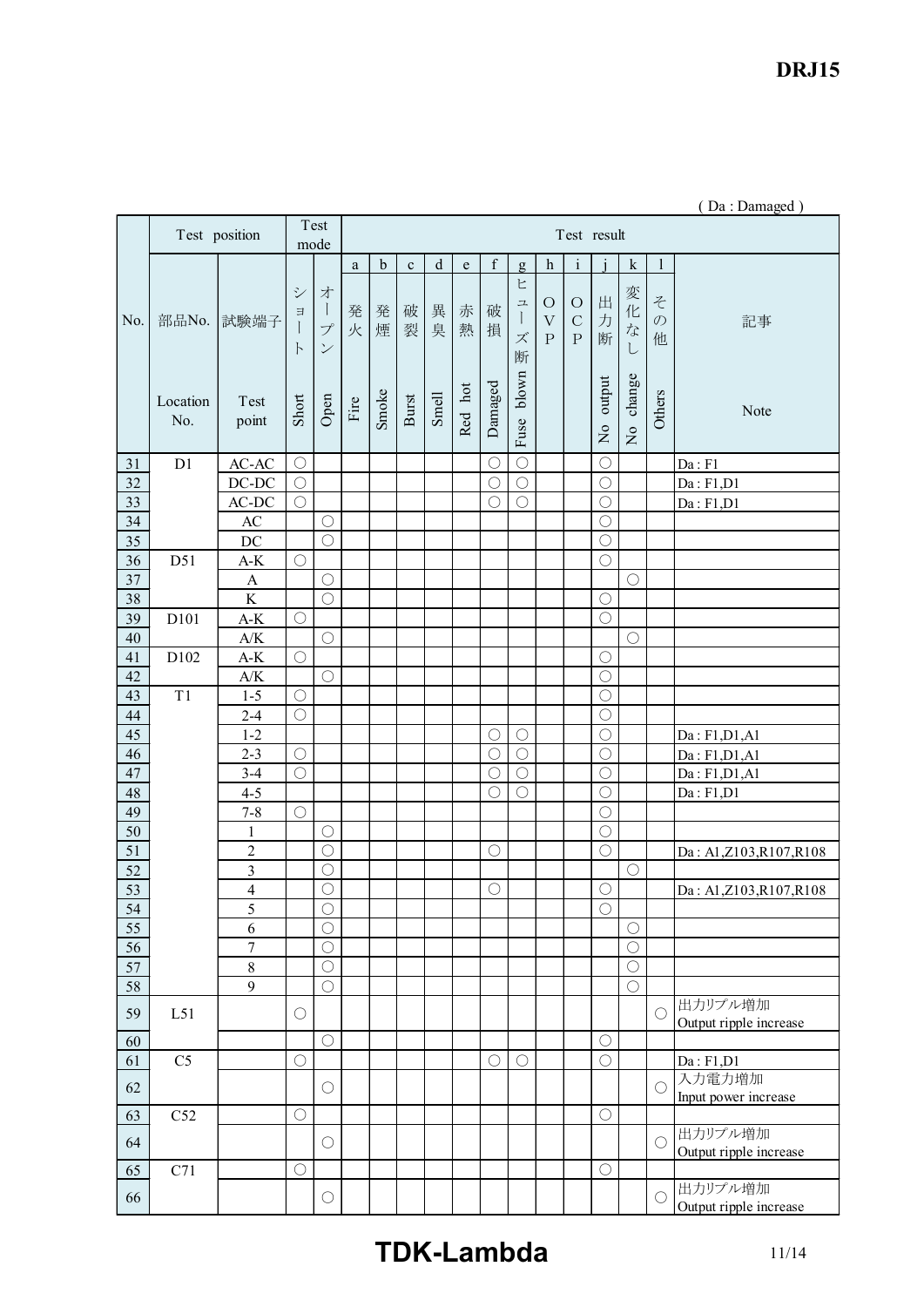#### 6.振動試験 **Vibration Test**

#### **MODEL : DRJ15-24-1**

#### **(1)** 振動試験種類 **Vibration Test Class**

掃引振動数耐久試験 Frequency variable endurance test

#### **(2)** 使用振動試験装置 **Equipment Used**

| IMV $($ 株) 製    | ・制御部       | $R$ C-1120 |          | ・加振部 :VS-1031-200 |
|-----------------|------------|------------|----------|-------------------|
| <b>IMV CORP</b> | Controller |            | Vibrator |                   |

#### **(3)** 試験条件 **Test Conditions**

| ・周波数範囲          | : $10\sim 55$ Hz                                   | ・振動方向           | :X, Y, Z    |
|-----------------|----------------------------------------------------|-----------------|-------------|
| Sweep frequency |                                                    | Direction       |             |
| ・掃引時間           | :1.0分間                                             | ・試験時間           | : 各方向共 1時間  |
| Sweep time      | 1.0 <sub>min</sub>                                 | Sweep count     | 1 hour each |
| ·加速度            | $:$ $ \bar{\mathcal{E}}$ 19.6m/s <sup>2</sup> (2G) | ·取付方法           | :標準取付 A     |
| Acceleration    | Constant                                           | Mounting Method | Standard    |
|                 |                                                    |                 | Mounting A  |

#### **(4)** 試験方法 **Test Method**



#### **(5)** 判定条件 **Acceptable Conditions**

- 1. 破壊しない事
	- Not to be broken.
- 2. 試験後の出力に異常がない事 No abnormal output after test.

#### **(6)** 試験結果 **Test Results**

合格 **OK**

# **TDK-Lambda** 12/14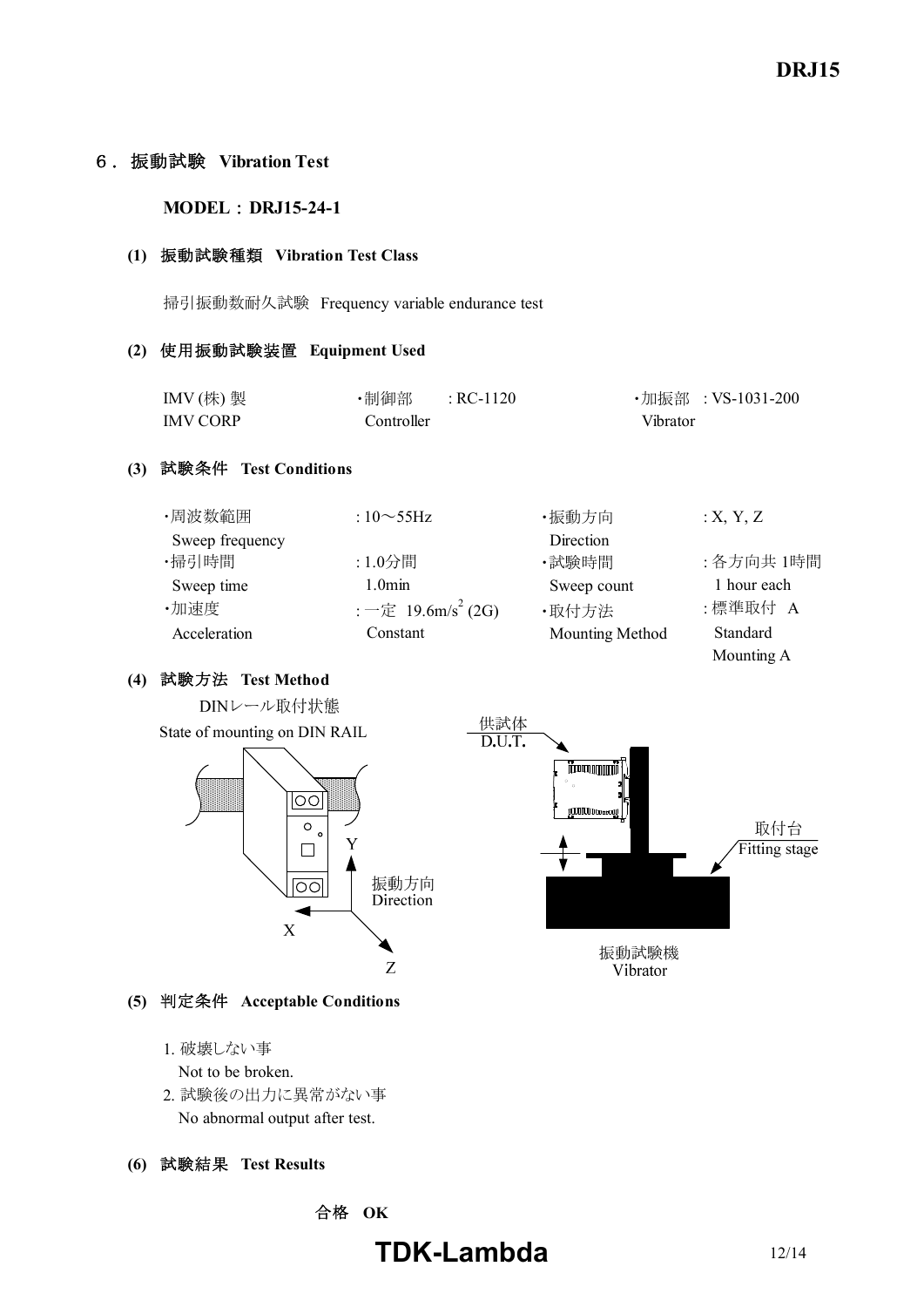## 7.ノイズシミュレート試験 **Noise Simulate Test**

#### **MODEL** : **DRJ15241**

#### **(1)** 試験回路及び測定器 **Test Circuit and Equipment**



#### **(2)** 試験条件 **Test Conditions**

| ・入力電圧               | : $100, 230$ VAC    | ・ノイズ電圧         | : $0\sim2kV$       |
|---------------------|---------------------|----------------|--------------------|
| Input voltage       |                     | Noise level    |                    |
| ・出力電圧               | :定格                 | ・位相            | : $0 \sim 360$ deg |
| Output Voltage      | Rated               | Phase          |                    |
| ·出力電流               | $: 0, 100\%$        | ・極性            | $: +, -$           |
| Output current      |                     | Polarity       |                    |
| ·周囲温度               | : $25^{\circ}$ C    | ・印加モード         | :コモン、ノーマル          |
| Ambient temperature |                     | Mode           | Common, Normal     |
| ・パルス幅               | : $50 \sim 1000$ ns | ・トリガ選択         | $:$ Line           |
| Pulse width         |                     | Trigger select |                    |

#### **(3)** 判定条件 **Acceptable Conditions**

- 1. 試験中、5%を超える出力電圧の変動のない事 The regulation of output voltage must not exceed 5% of initial value during test.
- 2. 試験後の出力電圧は初期値から変動していない事 The output voltage must be within the regulation of specification after the test.
- 3. 発煙・発火のない事 Smoke and fire are not allowed.
- **(4)** 試験結果 **Test Results**

## 合格 **OK**

# **TDK-Lambda** 13/14